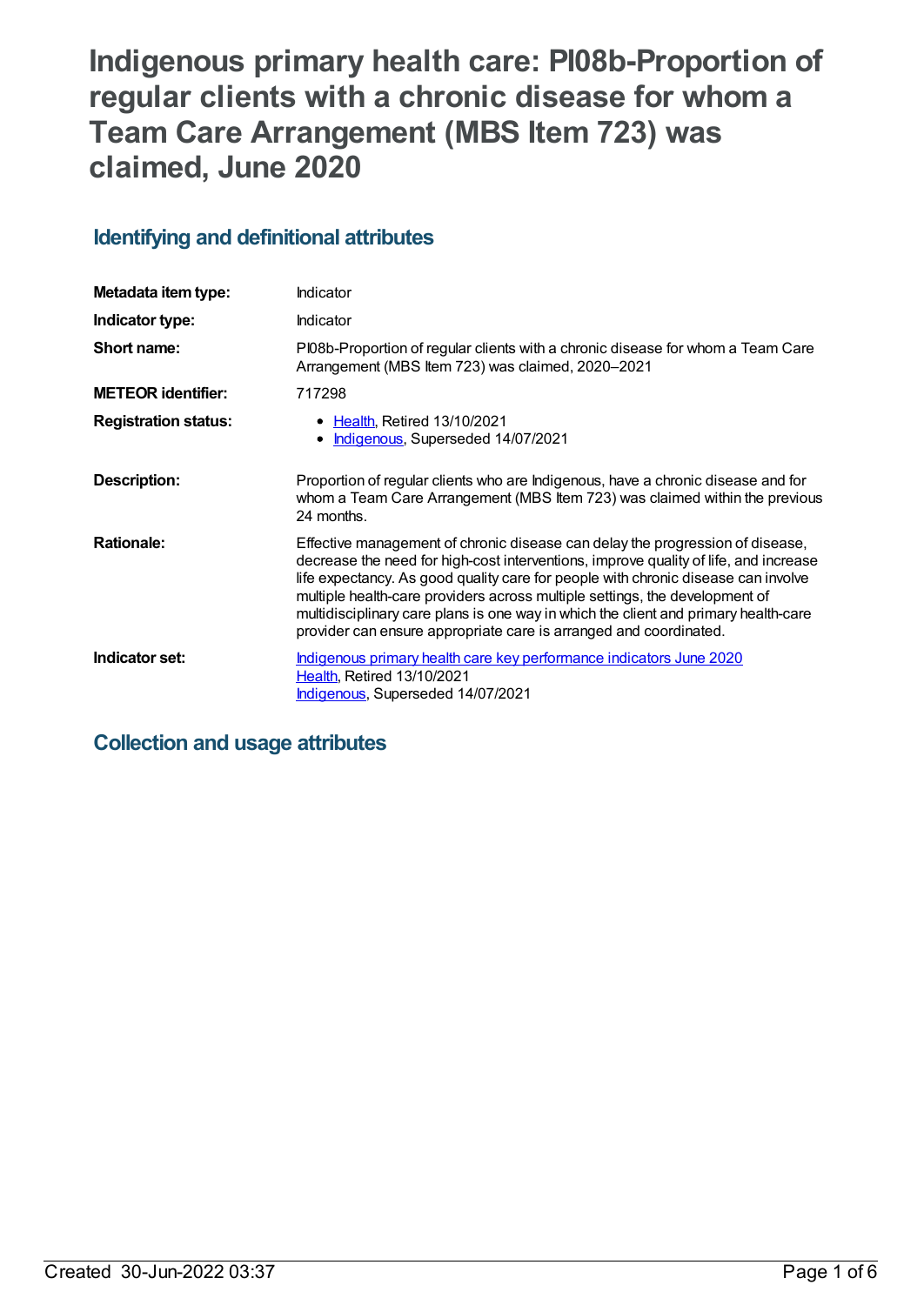| <b>Computation description:</b> | Proportion of regular clients who are Indigenous, have a chronic disease and for<br>whom a Team Care Arrangement (MBS Item 723) was claimed within the previous<br>24 months.                                                                                                                                                                                                                                                                                                                                              |
|---------------------------------|----------------------------------------------------------------------------------------------------------------------------------------------------------------------------------------------------------------------------------------------------------------------------------------------------------------------------------------------------------------------------------------------------------------------------------------------------------------------------------------------------------------------------|
|                                 | 'Regular client' refers to a client of an Australian Government Department of Health-<br>funded primary health-care service (that is required to report against the Indigenous<br>primary health care key performance indicators) who has an active medical record;<br>that is, a client who has attended the Department of Health-funded primary health-<br>care service at least 3 times in 2 years.                                                                                                                     |
|                                 | Team Care Arrangement (MBS Item 723): The Chronic Disease Management<br>(CDM) Medicare items on the Medicare Benefits Schedule (MBS) enable GPs to<br>plan and coordinate the health care of patients with chronic or terminal medical<br>conditions, including patients with these conditions who require multidisciplinary,<br>team-based care from a GP and at least two other health or care providers<br>(DoH 2016). Team Care Arrangements, for the purpose of this indicator, are<br>defined in the MBS (Item 723). |
|                                 | Services taking part in the Health Care Homes Trial: For the duration of the Health<br>Care Homes trial (currently 1 October 2017 to 30 November 2019), clients who are<br>part of the trial will be deemed to have had an MBS Item 723 claimed if there is<br>evidence of a Team Care Arrangement recorded.                                                                                                                                                                                                               |
|                                 | Presented as a percentage.                                                                                                                                                                                                                                                                                                                                                                                                                                                                                                 |
|                                 | Calculated separately for each chronic disease type:                                                                                                                                                                                                                                                                                                                                                                                                                                                                       |
|                                 | a) Type II diabetes                                                                                                                                                                                                                                                                                                                                                                                                                                                                                                        |
|                                 | Exclude Type I diabetes, secondary diabetes, gestational diabetes mellitus (GDM),<br>previous GDM, impaired fasting glucose, impaired glucose tolerance.                                                                                                                                                                                                                                                                                                                                                                   |
|                                 | b) Cardiovascular disease                                                                                                                                                                                                                                                                                                                                                                                                                                                                                                  |
|                                 | c) Chronic obstructive pulmonary disease                                                                                                                                                                                                                                                                                                                                                                                                                                                                                   |
|                                 | d) Chronic kidney disease                                                                                                                                                                                                                                                                                                                                                                                                                                                                                                  |
|                                 | At this stage, this indicator is only calculated for Type II diabetes as currently this<br>is the only relevant chronic disease type with an agreed national definition.                                                                                                                                                                                                                                                                                                                                                   |
| <b>Computation:</b>             | (Numerator $\div$ Denominator) x 100                                                                                                                                                                                                                                                                                                                                                                                                                                                                                       |
| Numerator:                      | Calculation A: Number of regular clients who are Indigenous, have Type II diabetes<br>and for whom a Team Care Arrangement (MBS Item 723) was claimed within the<br>previous 24 months.                                                                                                                                                                                                                                                                                                                                    |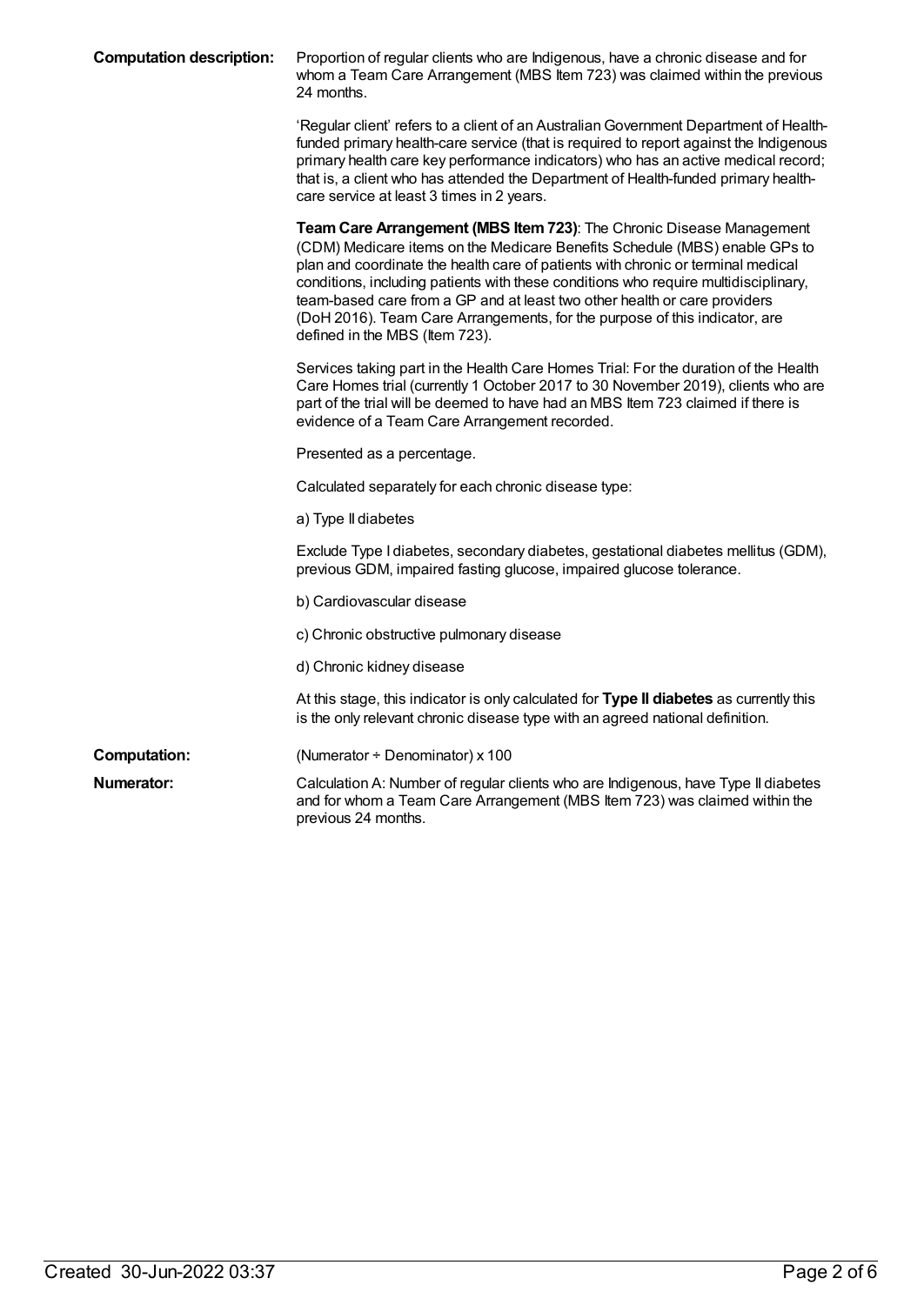[Person—diabetes](https://meteor.aihw.gov.au/content/270194) mellitus status, code NN

**Data Source**

[Indigenous](https://meteor.aihw.gov.au/content/430643) primary health care data collection

**NMDS / DSS**

[Indigenous](https://meteor.aihw.gov.au/content/715320) primary health care NBEDS 2020–21

**Guide for use**

Type II diabetes only.

#### **Data Element / Data Set**

Person-Team Care Arrangement (MBS Item 723) indicator, yes/no code N

**Data Source**

[Indigenous](https://meteor.aihw.gov.au/content/430643) primary health care data collection

**NMDS / DSS**

[Indigenous](https://meteor.aihw.gov.au/content/715320) primary health care NBEDS 2020–21

#### **Data Element / Data Set**

Person-Indigenous status, code N

**Data Source**

[Indigenous](https://meteor.aihw.gov.au/content/430643) primary health care data collection

**NMDS / DSS**

[Indigenous](https://meteor.aihw.gov.au/content/715320) primary health care NBEDS 2020–21

### **Data Element / Data Set**

[Person—regular](https://meteor.aihw.gov.au/content/686291) client indicator, yes/no code N

**Data Source**

[Indigenous](https://meteor.aihw.gov.au/content/430643) primary health care data collection

**NMDS / DSS**

[Indigenous](https://meteor.aihw.gov.au/content/715320) primary health care NBEDS 2020–21

**Denominator:** Calculation A: Total number of regular clients who are Indigenous and have Type II diabetes.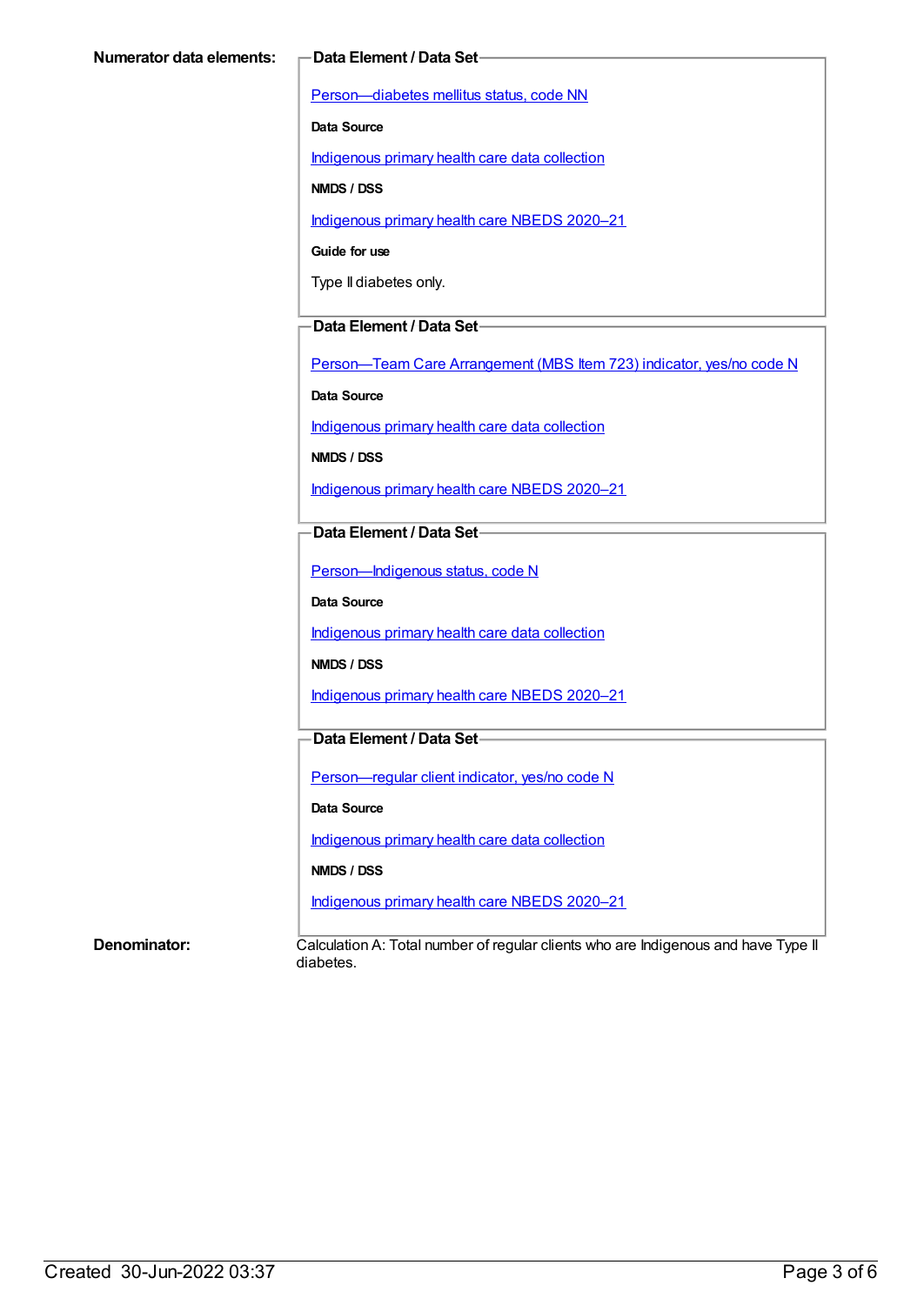#### **Denominator data elements:**

#### **Data Element / Data Set**

[Person—diabetes](https://meteor.aihw.gov.au/content/270194) mellitus status, code NN

**Data Source**

[Indigenous](https://meteor.aihw.gov.au/content/430643) primary health care data collection

**NMDS / DSS**

[Indigenous](https://meteor.aihw.gov.au/content/715320) primary health care NBEDS 2020–21

**Guide for use**

Type II diabetes only.

#### **Data Element / Data Set**

Person-Indigenous status, code N

**Data Source**

[Indigenous](https://meteor.aihw.gov.au/content/430643) primary health care data collection

**NMDS / DSS**

[Indigenous](https://meteor.aihw.gov.au/content/715320) primary health care NBEDS 2020–21

### **Data Element / Data Set**

[Person—regular](https://meteor.aihw.gov.au/content/686291) client indicator, yes/no code N

**Data Source**

[Indigenous](https://meteor.aihw.gov.au/content/430643) primary health care data collection

**NMDS / DSS**

[Indigenous](https://meteor.aihw.gov.au/content/715320) primary health care NBEDS 2020–21

#### **Disaggregation:** 1. Sex:

- 
- a) Male b) Female
- 2. Age group: a) 0–4 years b) 5–14 years c) 15–24 years d) 25–34 years e) 35–44 years f) 45–54 years g) 55–64 years h) 65 years and over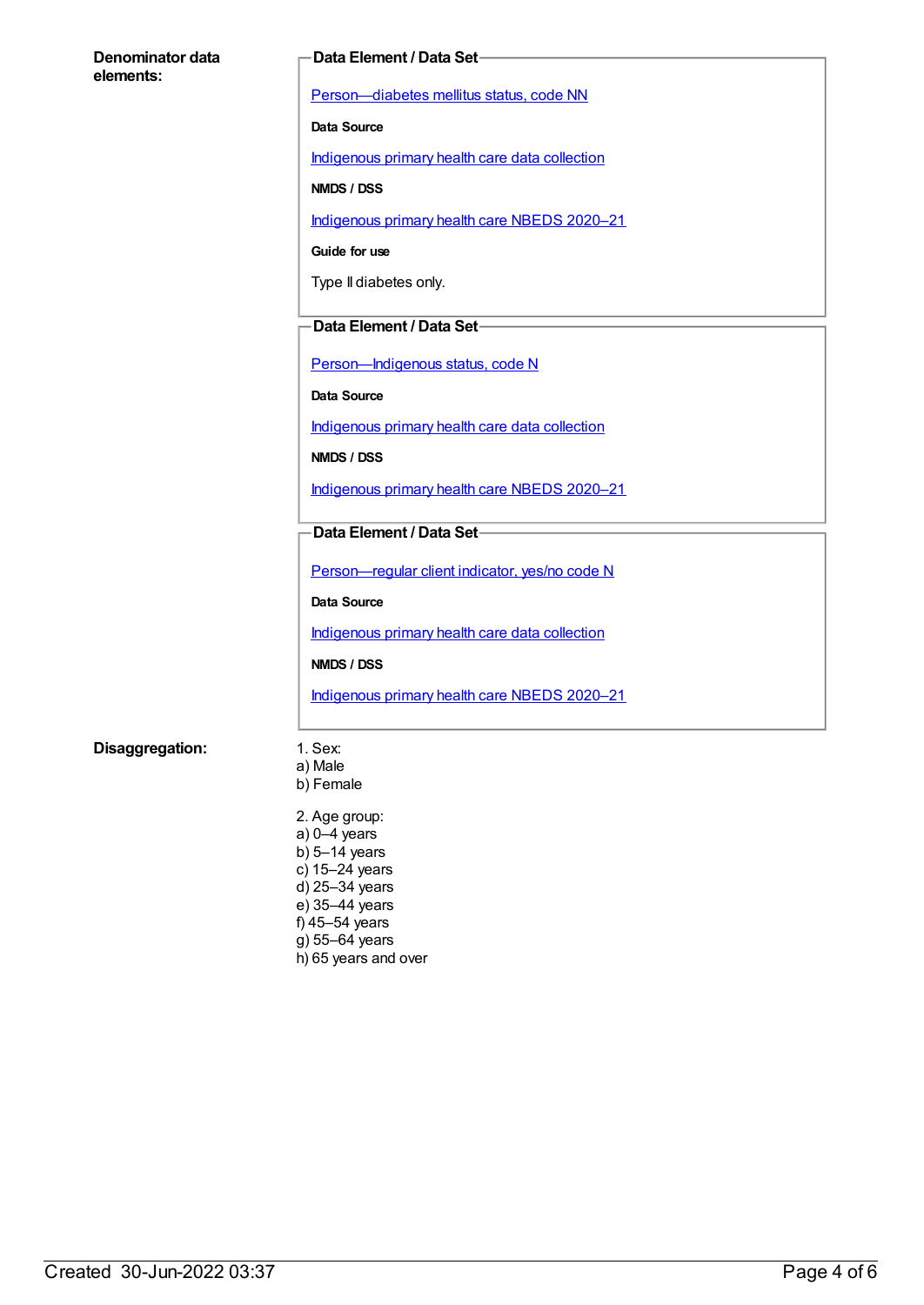| <b>Disaggregation data</b><br>elements: | Data Element / Data Set-                                                                                         |
|-----------------------------------------|------------------------------------------------------------------------------------------------------------------|
|                                         | Person-age, total years N[NN]                                                                                    |
|                                         | Data Source                                                                                                      |
|                                         | Indigenous primary health care data collection                                                                   |
|                                         | NMDS / DSS                                                                                                       |
|                                         | Indigenous primary health care NBEDS 2020-21                                                                     |
|                                         | Data Element / Data Set-                                                                                         |
|                                         |                                                                                                                  |
|                                         | Person-sex, code X                                                                                               |
|                                         | <b>Data Source</b>                                                                                               |
|                                         | Indigenous primary health care data collection                                                                   |
|                                         | NMDS / DSS                                                                                                       |
|                                         | Indigenous primary health care NBEDS 2020-21                                                                     |
| Comments:                               | This indicator covers a 24 month reporting period from 1 January 2020 to 31<br>December 2021:                    |
|                                         | • Indigenous primary health care NBEDS 2019-20 covers the period<br>01/01/2020 to 30/06/2020                     |
|                                         | • Indigenous primary health care NBEDS 2020-21 covers the period<br>01/07/2020 to 30/06/2021                     |
|                                         | Indigenous primary health care NBEDS 2021-22 (to be released) will cover<br>the period 01/07/2021 to 31/12/2021. |

# **Representational attributes**

| <b>Representation class:</b> | Percentage |
|------------------------------|------------|
| Data type:                   | Real       |
| Unit of measure:             | Person     |
| Format:                      | N[N].N     |
|                              |            |

# **Indicator conceptual framework**

| <b>Framework and</b> | Continuous |
|----------------------|------------|
| dimensions:          |            |

## **Data source attributes**

| Data sources:                    | Data Source                                    |
|----------------------------------|------------------------------------------------|
|                                  | Indigenous primary health care data collection |
|                                  | Frequency                                      |
|                                  | 6 monthly                                      |
|                                  | Data custodian                                 |
| <b>Accountability attributes</b> | Australian Institute of Health and Welfare.    |